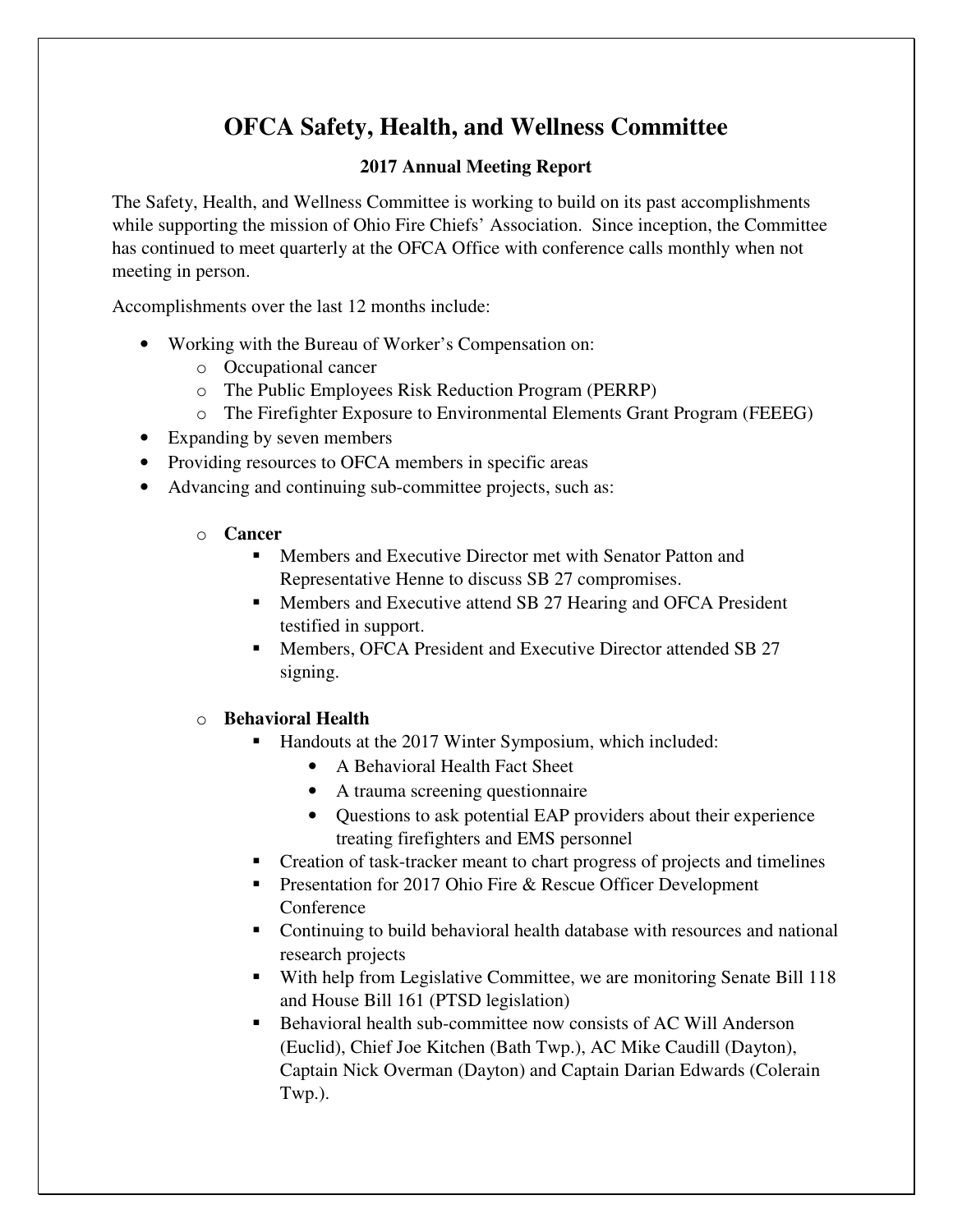#### o **Occupational Heath**

- Member E bulletin published bulletin addressing risk of cardiac LODD and the importance of annual medical surveillance
- Committee conference called and met with BWC representative on several occasions to discuss the Public Employees Risk Reduction Program (PERPP). Recommend at the Association not come out in support, but monitor its advancement.

#### o **PPE**

- **Monitoring Pros and Cons of new barrier hoods.**
- One committee member on NFPA 1500 Committee

#### o **Research**

- Following OSU / BWC cancer study
- Following the UC / NIOSH cancer study

## **Updated Safety, Health, & Wellness Committee:**

#### **(As of July 2017)**

#### *New Member since 2016 Conference*

| <b>Member</b>             | <b>Email Address</b>            | <b>Agency/FD</b>                   |
|---------------------------|---------------------------------|------------------------------------|
| Jack Rupp                 | jrupp@plaintownship.org         | Plain Twp.                         |
| Will Anderson             | wanderson@cityofeuclid.com      | Euclid                             |
| Michael Caudill           | Michael.Caudill@daytonohio.gov  | Dayton                             |
| Darian Edwards            | dedwards@colerain.org           | Colerain Twp.                      |
| David Bernzweig           | dbernzweig@columbus.gov         | Columbus                           |
| Joe Porter                | chiefporter421@gmail.com        | Central Ohio JFD                   |
| Nicholas Overman          | nicholas.overman@daytonohio.gov | Dayton                             |
| <b>Richard Mascarella</b> | mascarellar@monroeohio.org      | Monroe                             |
| Randall Hanifen           | randall@hanifen.org             | West Chester Twp.                  |
| <b>Steve Swank</b>        | scsgumby911@aol.com             | $\overline{179^{th}}$ Air Wing     |
| <b>Steve Westcott</b>     | swestcott@fcsn.net              | FF Cancer Support Network          |
| John Eisel                | John.Eisel@violet.oh.us         | Violet Twp.                        |
| Mark Resanovich           | resanovichmark@gmail.com        | Aultman Hospital                   |
| <b>Steve Goheen</b>       | Steve.Goheen@com.state.oh.us    | <b>State Fire Marshal's Office</b> |
| Justin Joy                | jjoy@greentownfire.com          | Greentown                          |
| Nate Murphy               | nmurphy@woosteroh.com           | Wooster                            |
| Joseph Kitchen            | bathfirehouse@earthlinknet      | Bath Twp.                          |
| William Jetter            | wjett@monroetwp-oh.gov          | Monroe Twp.                        |
| Ron Terriaco              | RTerriaco@concordtwp.com        | Concord Twp.                       |
| <b>Steve Rucker</b>       | srucker@ci.sandusky.oh.us       | Sandusky                           |
| John Kaminski             | john.kaminski@toledo.oh.gov     | Toledo                             |
| Mike Copeland             | mcopela8@ford.com               | Lima Ford Plant                    |
| Johnnie O. Myers          | jmyers@marysvilleohio.org       | Marysville                         |